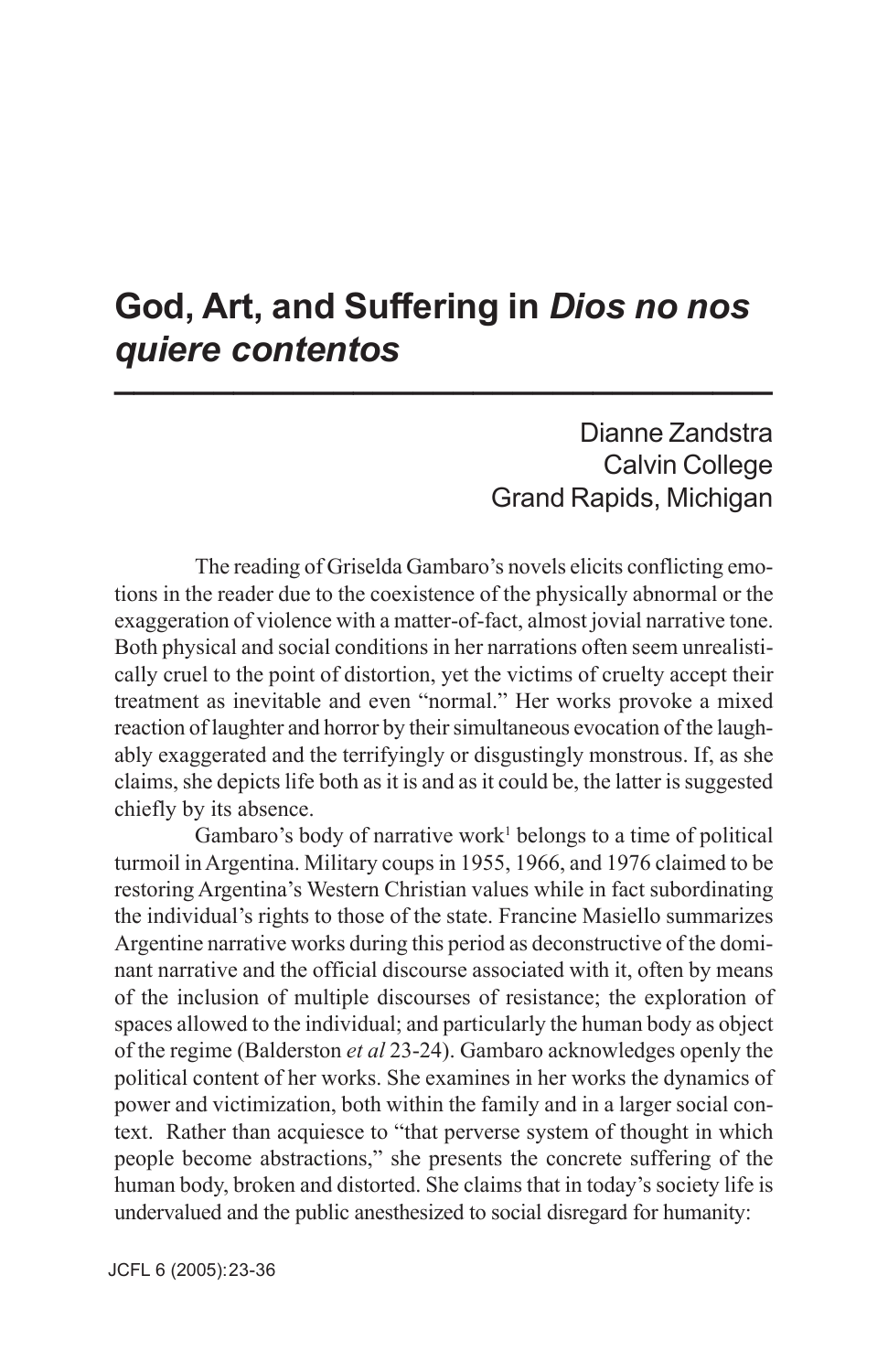Nuestro destino ha terminado por ser abstracto …. La imaginación no funciona, no podemos imaginar la "corporeidad" con todo lo que la corporeidad significa …. Tal vez el destino último del arte sea éste: desanestesiar." (Schnaith 49)

Our destiny has ended up being abstract .... The imagination does not work, we are unable to imagine "corporeity" with all that corporeity signifies .... Perhaps the ultimate destiny of art is this: to de-anesthesize.<sup>2</sup>

As a vehicle for that de-anesthesizing, Gambaro has chosen techniques from the Argentine theatrical tradition of the *grotesco criollo,* which by its tragicomic presentation degraded the pretentiousness of the foundational myths of the social system as it depicted the degradation of the individual. It arises out of the general grotesque tradition, which includes the use of specific structural and stylistic elements that result in abnormalities or unresolved tensions within the work itself, in order to elicit a clash of incompatible emotions in the reader. The grotesque has proliferated in times of crisis and has often served as a subversive device to question the discourse of authority. Wilson Yates has observed that it is particularly apt for the representation of a twisted, fallen humanity that yet retains its created goodness, and for the coexistence of the already and the not-yet as transforming grace appears in the midst of human brokenness (Adams and Yates 65-68).

In Gambaro's works the grace operative amid pain and despair tends to appear as human compassion and remembrance. By taking others into account and by preserving their memory, art stubbornly works to lend significance to human existence in the face of a forgetfulness imposed by a repressive society. God's love and justice are questioned or dismissed; since he does not appear to vindicate or console, the artist attempts to assume that responsibility. Although it is essential for remembrance and compassion, art is ultimately powerless to erase helplessness and heartbreak, which points to a need for a help for the helpless beyond human capabilities.

In *Dios no nos quiere contentos* [*God Doesn't Want Us Happy*], Gambaro examines the significance of art as response to human suffering. The almost unbearable tension between the beauty of art and the ugliness of cruelty and pain is largely responsible for its grotesque nature. The female protagonist, the Bareback Rider,<sup>3</sup> questions the benevolence of God as she witnesses and experiences suffering under deadly and duplicitous authority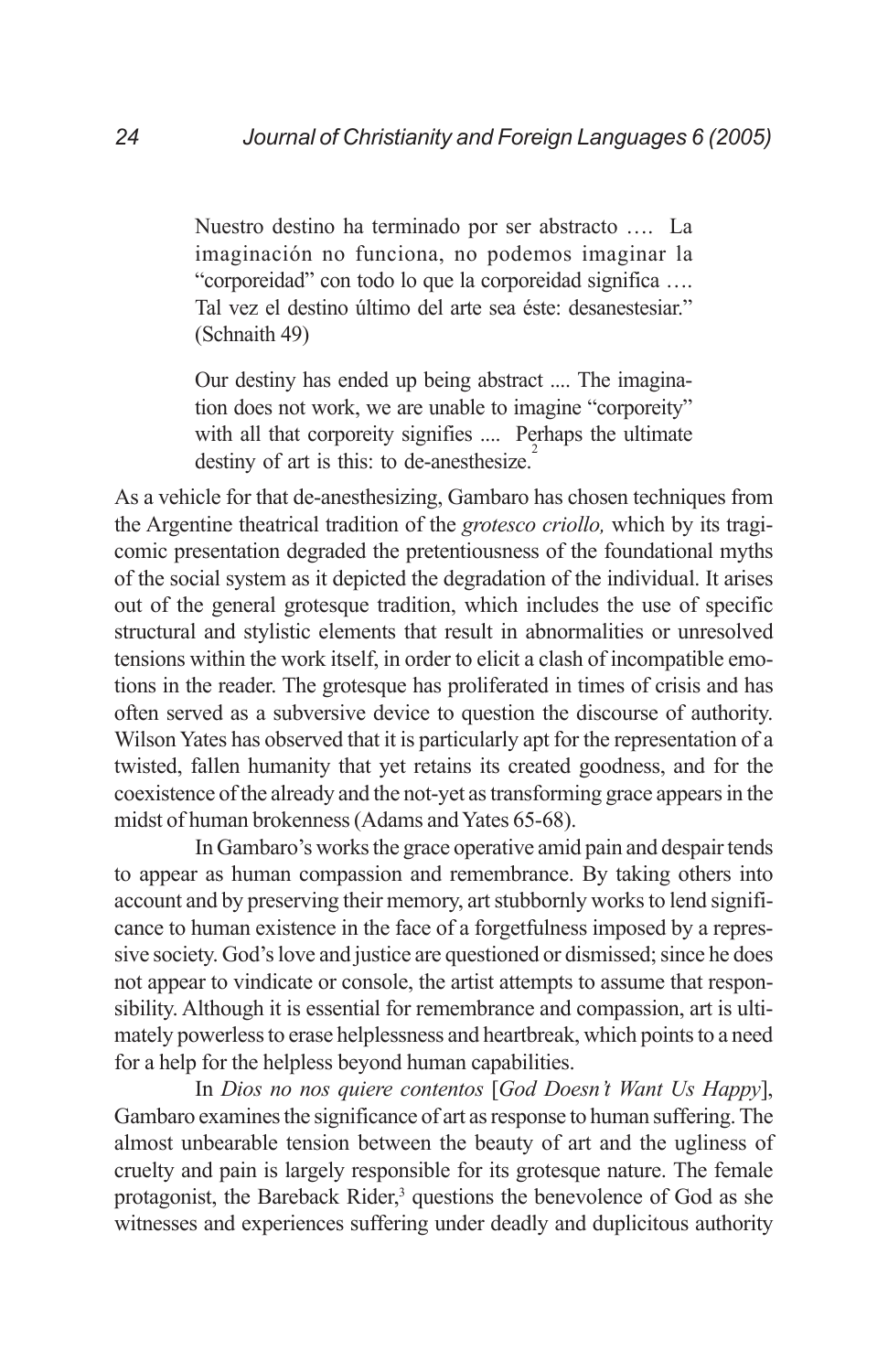figures, yet her art as testimony arising out of pain and its reclaiming of crumbling, shattered spaces offer a paradoxical vision of hope in the presence of death.

In this 1979 novel, the boy Tristán loses his adoptive family when their house falls in on them. Reluctantly taken in by the neighbors, he is befriended by their daughter María and eventually falls in love with her. When María's aunt, the Bareback Rider, visits the family, she invites them to the circus, where Tristán is spellbound by her acrobatic act. He goes to live with her and the baby they inherit when the child is separated from his mother on a crowded bus. The Bareback Rider moves from one run-down circus to another, eventually becoming a trapeze artist. She falls in love with a destitute man who has stolen most of her belongings; he does not return her love and the Baby and Tristán attempt to support themselves and her by selling pictures of saints and by doing odd jobs. Tristán's attempts to look up María finally result in finding her at the house of prostitution, where the customers force Tristán to perform sexually with her. The years go by, the Baby gets married, has a child and dies, and María ends up running a small grocery store where Tristán visits her but seems to go unrecognized. Throughout his life, Tristán's response to pain and humiliation is his desire to learn to sing. Years later, Tristán is reunited with the Bareback Rider at the deserted house of prostitution, where he finally finds his voice.

Within the narrative, the Bareback Rider's acrobatic art on the trapeze and the art of song—both hers and Tristán's—flow out of and constitute a response to human suffering. The circus becomes a microcosmic representation of the dynamics of power, the suppression of memory, and the deceitful public face of a repressive regime. The circus act as spectacle is the intersection of art and society: the artist, forced to operate within the existing power structures, acts upon them through the artistic production. The spectators, simultaneously shaped by both art and society, are drawn in two directions at once.

Although the Bareback Rider performs in many circuses throughout the novel, the same characters reappear in each: the Boss and the strong man, the clown, and José and Pepé, the aging trapeze artists. The Boss is not always clearly the same person, but his behavior remains consistent with former incarnations, much as the behavior of one dictator resembles that of another. Repeated characters and actions underline the paradigmatic nature of the circus, explicitly recognized by the Bareback Rider—"Bien sabía que el circo, desdoblado en muchos, era uno solo" (252) [She knew very well that the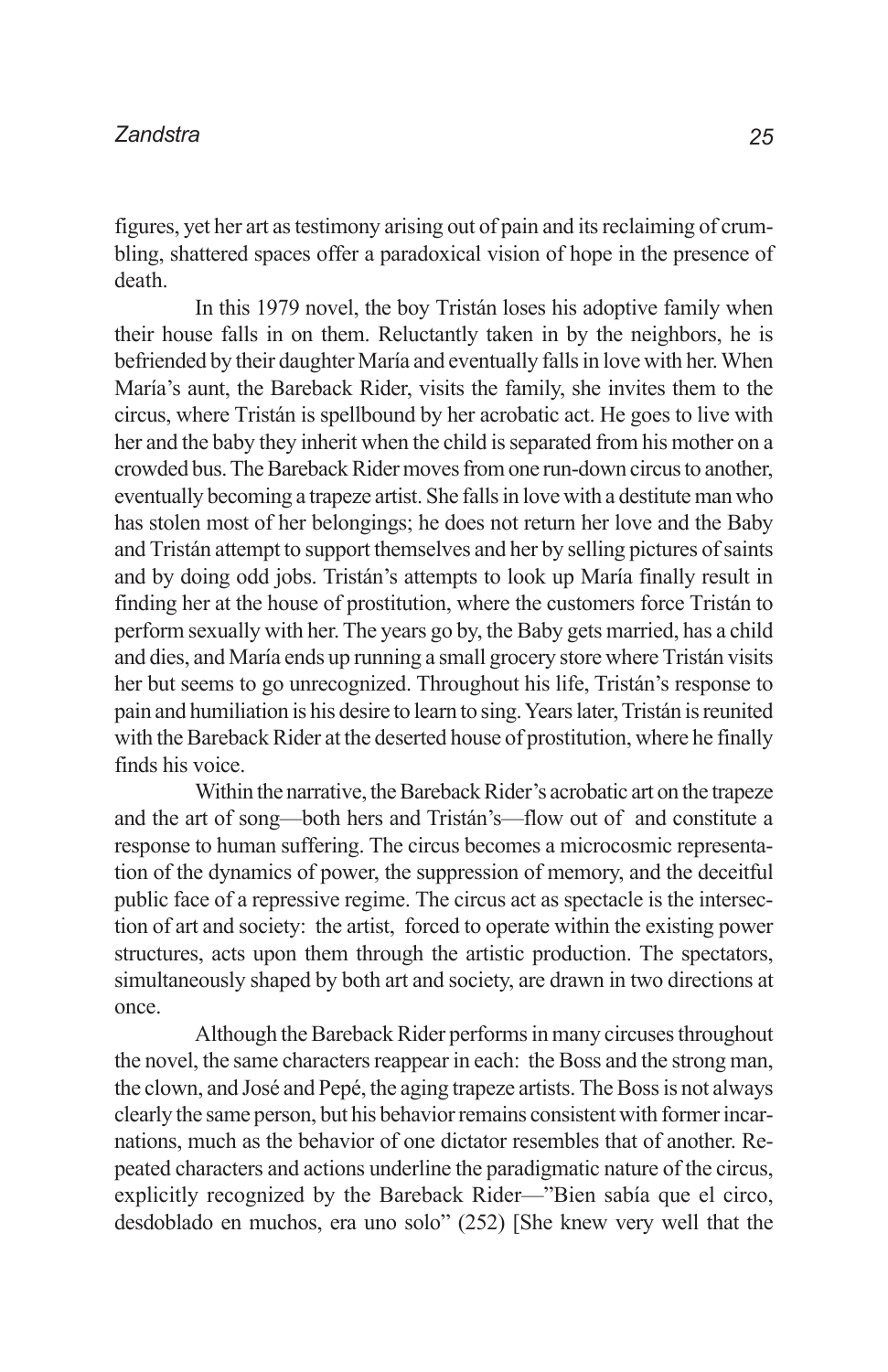circus, unfolded into many, was only one]—and confirmed by Gambaro herself as identifiable with her homeland (Morell 489). In it the powerful are right by virtue of their power and the weak are wrong because of their weakness (111). The dynamics of power in the circus closely mirror the structure of Argentina's military dictatorship, reflected in the novel's general atmosphere of fear and hopelessness. The tactics pursued by the Boss also reflect key elements of the military regime's attempts to manipulate public opinion. The authorities hired a public relations firm to present a seductive image of Argentina to the world (Feitlowitz 159) while torturing and killing thousands of suspected subversives; the circus boss pretends to weep at Pepé's death (247) and insists that his former lover died the way she wanted to (197). The fact is that he has engineered Pepé's demise by designing a stunt impossible for the two weak old men to accomplish and has forced the mother of his children to undertake a tightrope act without a net and fall to her death. His repeated assertions that nothing has happened recall the news blackout imposed by censorship in the 70's.

The Boss's concern for a good public image, like the military regime's, is apparently rewarded with success. Beyond the false front, however, the more serious concern is not only his manipulation of the truth but his suppression of memory. The spectators, unwilling to accept the horrible death which they have just witnessed, are relieved and easily distracted by the clown's comic clumsiness while the body is removed (196-97). Even the Bareback Rider, misled by the absence of a body, begins to question the reality of the woman and of her fall from the tightrope (198). The elimination of physical evidence in this case parallels the Argentine authorities' concealment of tortured bodies by digging unmarked mass graves or by throwing them from airplanes.4 This attempt to induce forgetfulness and impose an official version of recent events is repudiated in the novel by the Bareback Rider, conscious that memory is what constitutes personhood (198). The artist bears witness to the presence of pain and to the memory of the fallen.

Eduardo Grüner suggests that art is what builds the memory of humankind, and that where art chooses to direct its gaze fixes the priorities of a culture (17-18). Since political power has depended on art to select the collective memories most convenient to it through its choice of images, it follows that the artist may opt to display an image at crosspurposes to that power. Indeed, Grüner posits that art has often depicted the material body to combat its disappearance into fetishized abstraction, so essential to the survival of ideologies. Here he is at one with Gambaro, who has expressed her determina-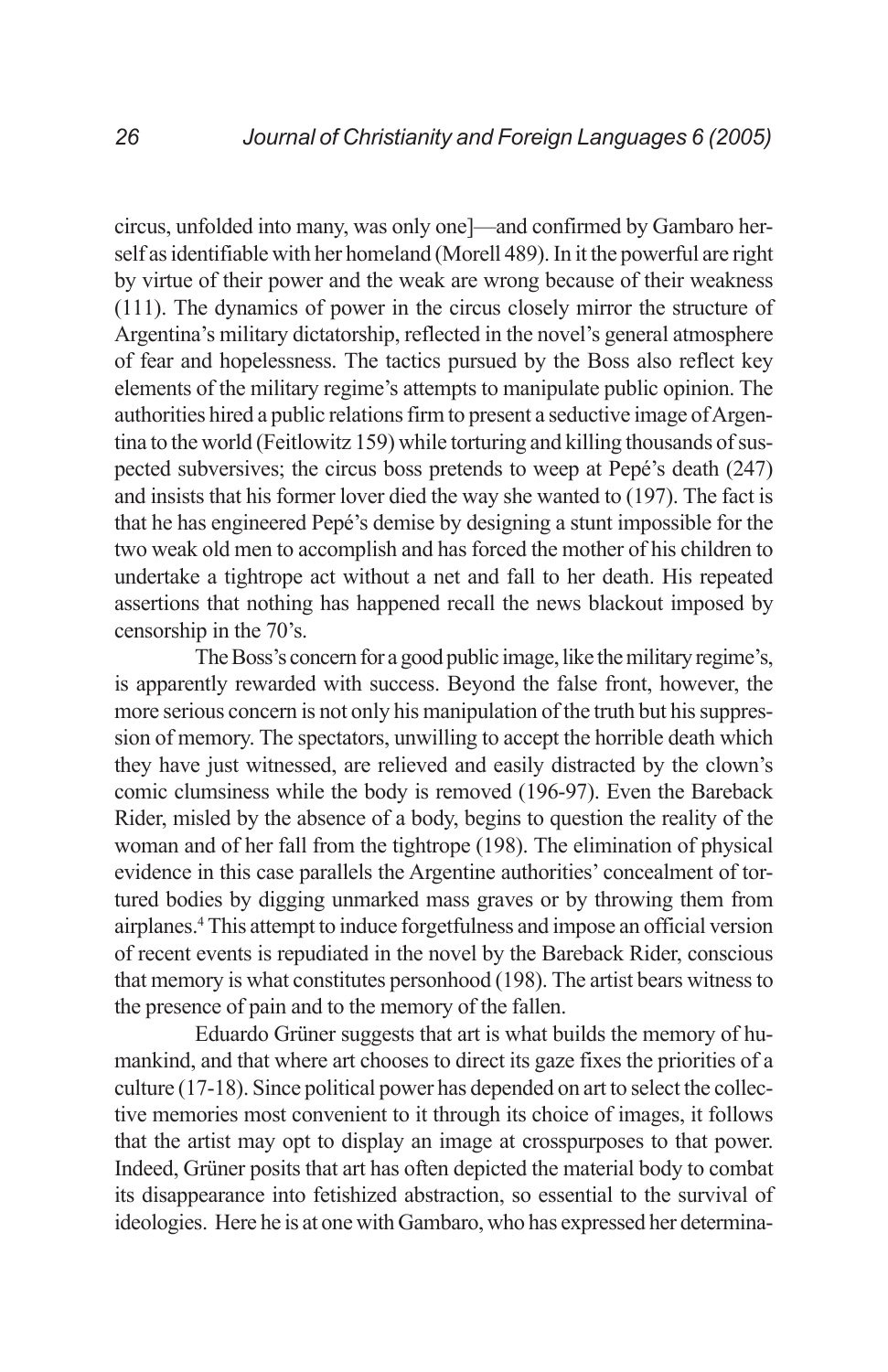tion to prevent the conversion of human beings into abstractions.

Surrounded by terror and suffering, the artist can speak through her art only when she opens her heart to them. As the Bareback Rider learns to look at others and really see them, her art acquires maturity and transcendence, and she is only able to teach Tristán that he can sing when this art also becomes compassionate. She undergoes a process of maturation from the self-absorbed, haughty person who is only interested in others if they admire and flatter her to someone who weeps at the sadness in the world because she loves human beings (149). The pain of love and death translates into her most superb performances: as she carries her audience with her in spite of their trepidation to unknown regions beyond life and death, she repeats to herself: "Bebé, a tiempo te moriste" [Baby, you died at the right time], and it is now her pain and his memory, rather than the sense or nonsense of life, that sustains her (220).

Although the Bareback Rider's art soars unexpectedly from amid the sordid machinations of the circus, she continues to feel oppressed and conditioned by it. She resists the tendency to follow its tinny music (238) instead of her own, which arises from her compassion (191), and she recognizes that there is no escaping a world that is always exchanging lies for the truth (250). In the circus as mirror of society, the Boss insists after both deaths that nothing has happened, yet the ideas of pain as preserver of memory and of the persistent presence of the dead have already been introduced within the text. As the Bareback Rider walks toward the circus, she focuses on the horizon, below which the dead continue to move:

> … tenaces y sin querer el olvido, los muertos van y vienen, como grandes peces en el mar. Próximos y secretos, como para que una palabra los aleje. (178)

> ... tenacious and unwilling to be forgotten, the dead come and go, like great fish in the sea. Nearby and secret, as if a word might chase them away.

It hardly seems a coincidence that when referring to guerrillas during the military repression, the specific wording of official policy was to prevent their free circulation "like fish in water."5 This oblique reference to the presence of the fallen in the mind of the artist reinforces the value of art as testimony. Beyond other forms of memory, pain keeps its essence alive:

Bajo el llanto resecado, conservaría la memoria. Y aun si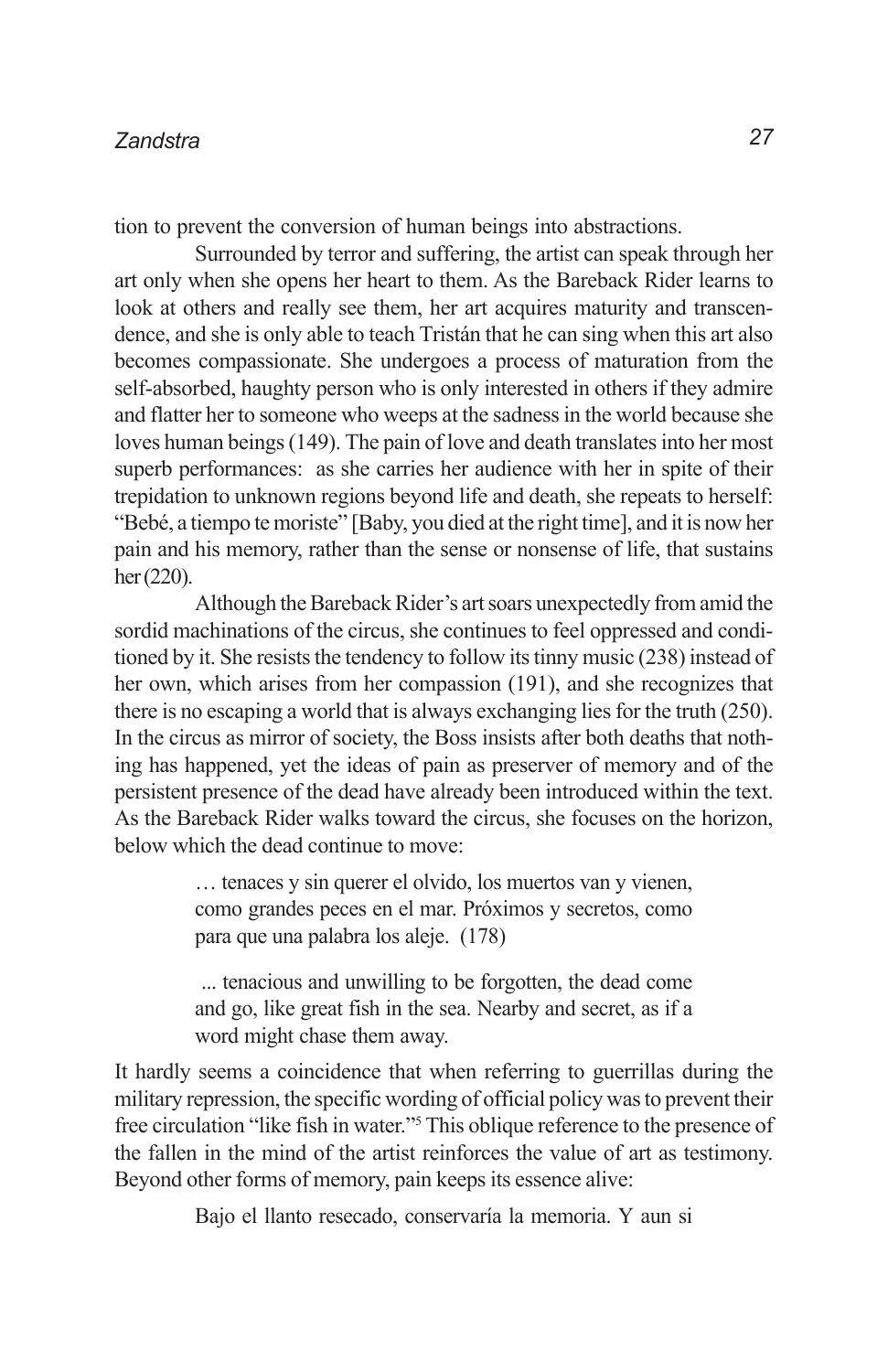perdiera la memoria, sabía que el dolor tiene su propia memoria insobornable. (148)

Beneath dried up weeping, she would retain memory. And even if she were to lose her memory, she knew that pain has its own incorruptible memory.

The Bareback Rider is determined to counter the denial of the meek woman's life and death. In this she embodies—literally—the transformation of the ugliness of pain into a testimony of the human heart's stubborn refusal to forget. Tristán, however, has had from the beginning a more intuitive grasp of the counterbalance of suffering and sweetness, of the way art speaks to misery even as it cannot take it away. His repeated failures vividly portray the artist's inadequacy in the face of horror; his dogged persistence is evidence of a consuming need to communicate; his final success at the place of his deepest humiliation is emblematic of the miraculous appearance of art where it seems most unlikely.

Tristán is initially too wounded to reach out even to himself, much less to others. He senses his own utter desolation: his adoptive family is dead; he is ashamed that he has survived (14); he feels unworthy of being spoken to and completely alienated from even his own mirror image (13). All he can hope for is to be taken into account (77). Hopelessly inept, his attempts at singing are perceived as braying or choking noises, comic and desperate gargles which at best earn him a tentative smile and at worst a beating. In the scene that both opens and closes the novel, he is unable to hear himself sing and to believe himself capable of making music (7-8). It would be difficult to find a less likely figure of the artist than this virtual social outcast who hardly speaks a word during the entire story.

To choose such a broken victim of contempt and abuse, however, becomes strikingly appropriate given the setting in which the novel was written. Artists and journalists were frequent victims of imprisonment, exile, and torture in the Argentina of the late 1970's.<sup>6</sup> Beatings and sexual humiliation were the rule in the illegal detention centers, and one of the most forbidding challenges presented to the detainees was to remain conscious of their own humanity and the humanity of those around them.<sup>7</sup> Tristán has been deeply marked by his experiences, as is evident in his tortured dreams; nevertheless, he gradually learns to observe signs of suffering in others. His intimate acquaintance with suffering impels him simultaneously in two directions: he experiences a powerful urge to sing as a response to the pain and failure of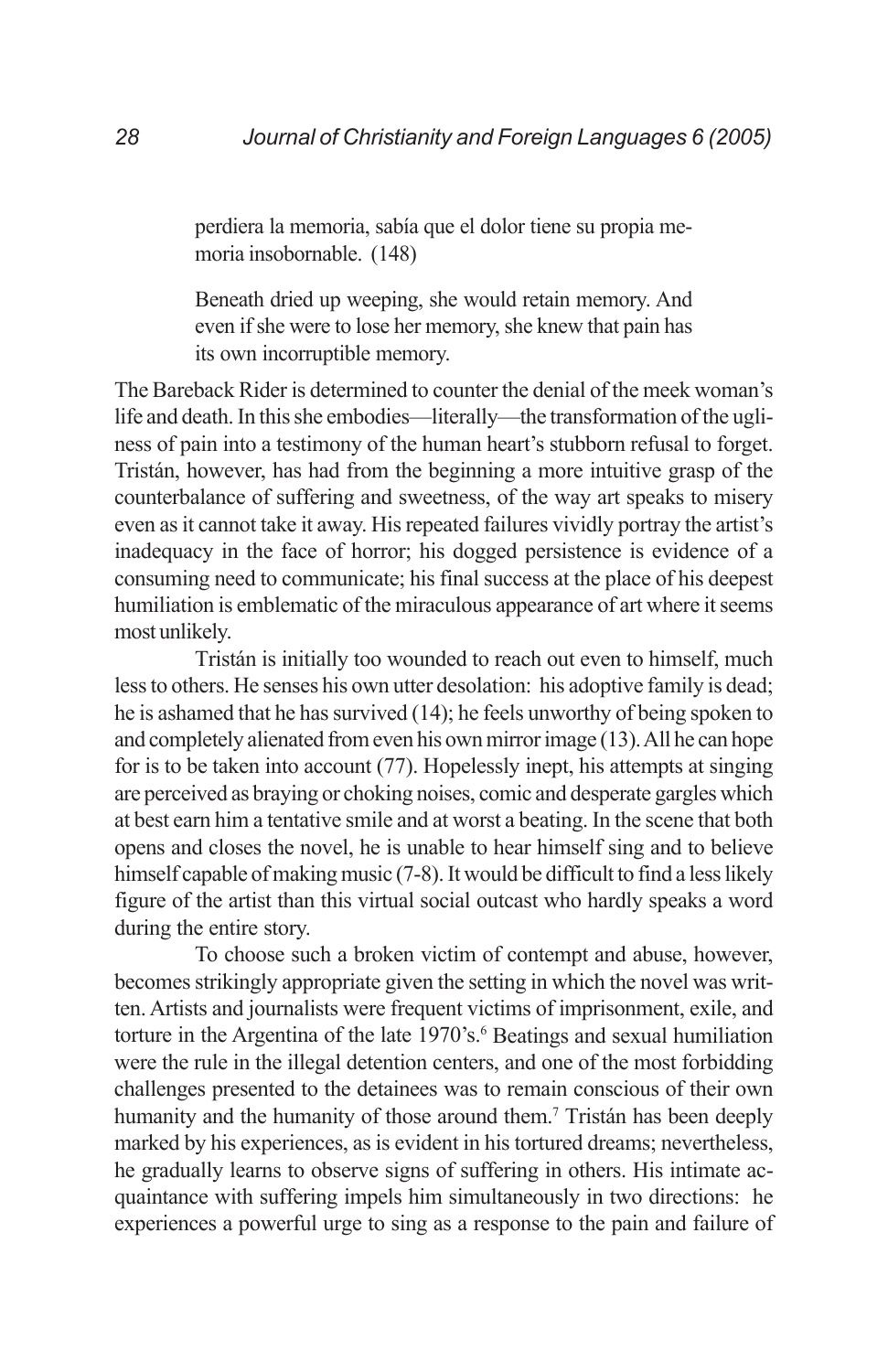others, and at the same time is keenly aware of his inability to produce an appropriate and effective response.

Gambaro has told Sharon Magnarelli that *Dios no nos quiere contentos* is her answer to what was happening in Argentina at the time it was written, as well as to her own situation (128), living in exile because of the banning of her 1976 novel, *Ganarse la muerte* [*To Earn One's Death*]. The novel makes it abundantly clear that she understood the suffering and brokenness caused by the regime as well as the powerlessness of its victims to resist. Her choice of Tristán, a penniless outcast literally without a voice for virtually the entire novel, reflects the impotence she may have felt as an artist banned from speaking out in her own country.<sup>8</sup> One can infer that Gambaro's response includes frustration that God allows intense suffering and seems not to want us happy, a frustration to which the Bareback Rider bears witness through her unspoken conversations with Tristán.

Tristán himself understands intuitively that pain calls for the type of response that art can provide. When faced with his own suffering and that of others, he tells himself, "Tengo que aprender a cantar" [I have to learn to sing]. He senses that art can somehow be of help, perhaps because it brings a new element to the situation (149), because it makes the human story more compassionate and clear (116), or because it can elevate the humble elements of which it is composed: "desprender las palabras de su sujeción de pequeñez y de tierra" (63) [to unfasten words from their bonds of meanness and of earth]. This image of liberation metonymically expresses the way art can draw the human soul beyond its own earth-bound experience, as in the Bareback Rider's best performances.

The grotesqueness of Tristán's art arises not so much from its inadequacy or its ugliness as from the juxtaposition of that ugliness with what he somehow knows art ought to be. He is torn between what he feels compelled to do—his calling—and its utter failure throughout most of the novel. His inner brokenness captures the brokenness of a fallen society where true communication and solidarity are the exception rather than the rule and where nothing is as it should be. The artist in such a society has a choice to make: either succumb to defeat or keep trying, however grotesquely. The Bareback Rider in her meditations sees that choice and opts, as Tristán ultimately does, for continued struggle. Although she feels that God does not want human beings to be happy and that they destroy their own existence, that the meaning of life is inscrutable (250), she chooses her own answer—that all is well: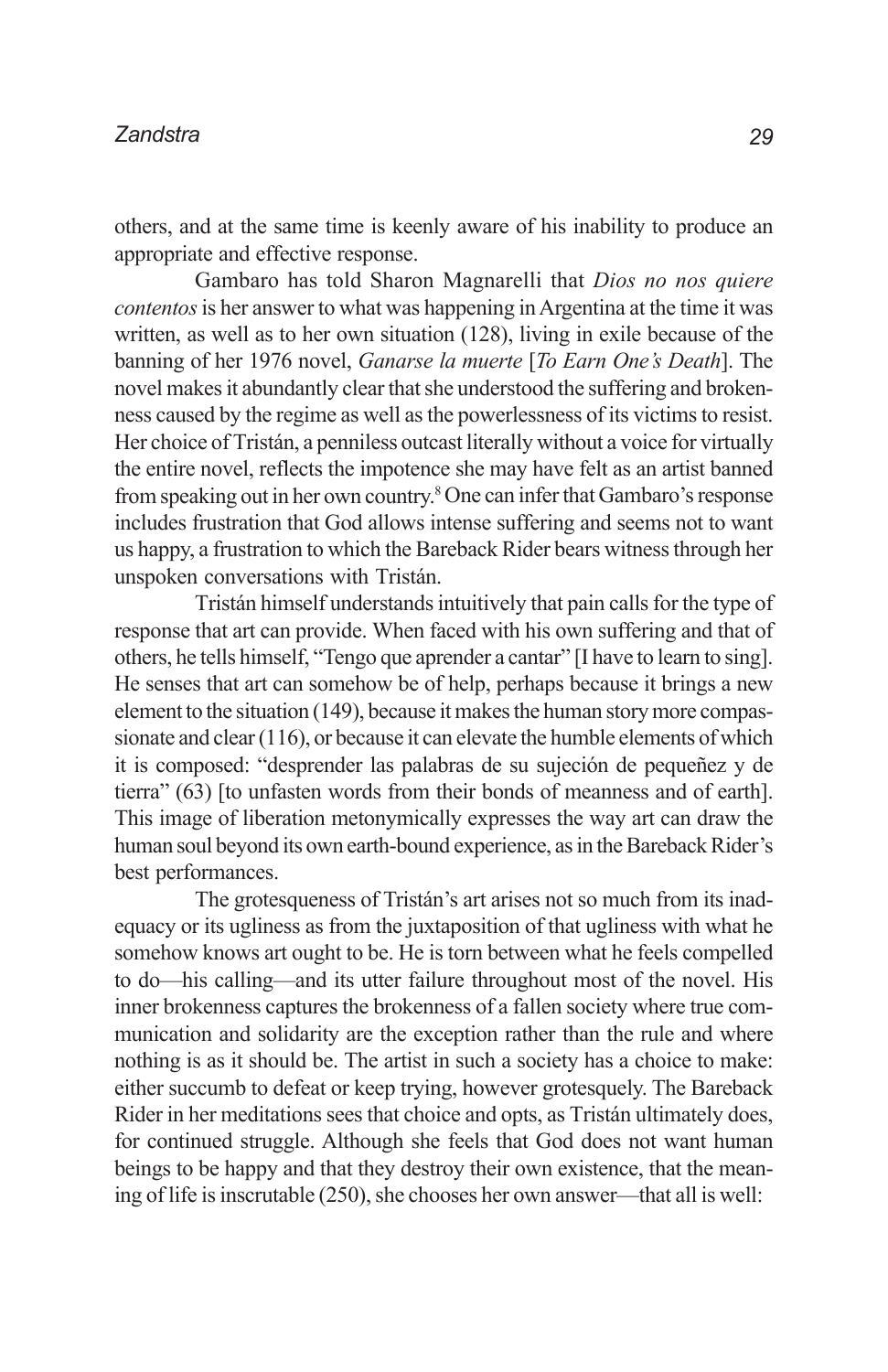y así como aferrándome al trapecio me desplazo en el aire y del caos del movimiento escojo los que puedo ordenar, con esa respuesta que no es respuesta me transformo y la elijo como cierta, más cierta y mía que aquella otra oculta por una sabiduría indiferente …. Llorá, Tristán. Todo está bien. (221)

and even as grasping the trapeze I move in the air and from the chaos of movement I choose those that I can order, with that answer that is not an answer I am transformed [I transform myself] and I choose it as true, more true and more mine than that other one hidden beneath an indifferent wisdom .... Weep, Tristán. All is well.

That contradictory affirmation—weep; all is well—summarizes the irreconcilable tension that characterizes not only the presence of art with its healing potential in a world in ruins but also the brokenness and hunger for coherence common to all of humanity. The Bareback Rider consciously decides to construct meaning out of chaos, and to choose an answer that is not an answer and to confer certainty upon it. All is well, she decides, when we weep together; all is well when our song, like hers, is compassionate in the face of our ignorance, as Tristán understands when he finally begins to sing (253).

The Bareback Rider does not deny the existence of God; rather, she echoes David Hume's reflection on the problem of evil: "Is [God] willing to prevent evil, but not able? Then is he impotent. Is he able, but not willing? Then is he malevolent." (Clark 62) Her statement that God does not want us happy comes from her love of suffering humanity and is reminiscent of the Psalmist's challenging of a God who seems to allow the misery of the innocent. A helpful way of seeing God's attitude toward suffering, however, can be inferred from Malena Lasala's thoughtful book on *Dios no nos quiere contentos*, which focuses on the concepts of helplessness (*desamparo*) and bereavement (*despojo*) as signs of the marginalization of the characters. The human word can provide the first help to the helpless (*amparo*) as it takes another human being into account, reconfiguring pain into com-passion, the act of suffering with another. This is the type of *amparo* that the Baby provides for the Bareback Rider as he unobtrusively coaxes her away from her sorrow. The Bareback Rider can then soar on the wings of her pain to create her aerial art as testimony to his life, and when Tristán finally joins her in singing it is after he understands that the song has to do with compassion. Lasala's reading is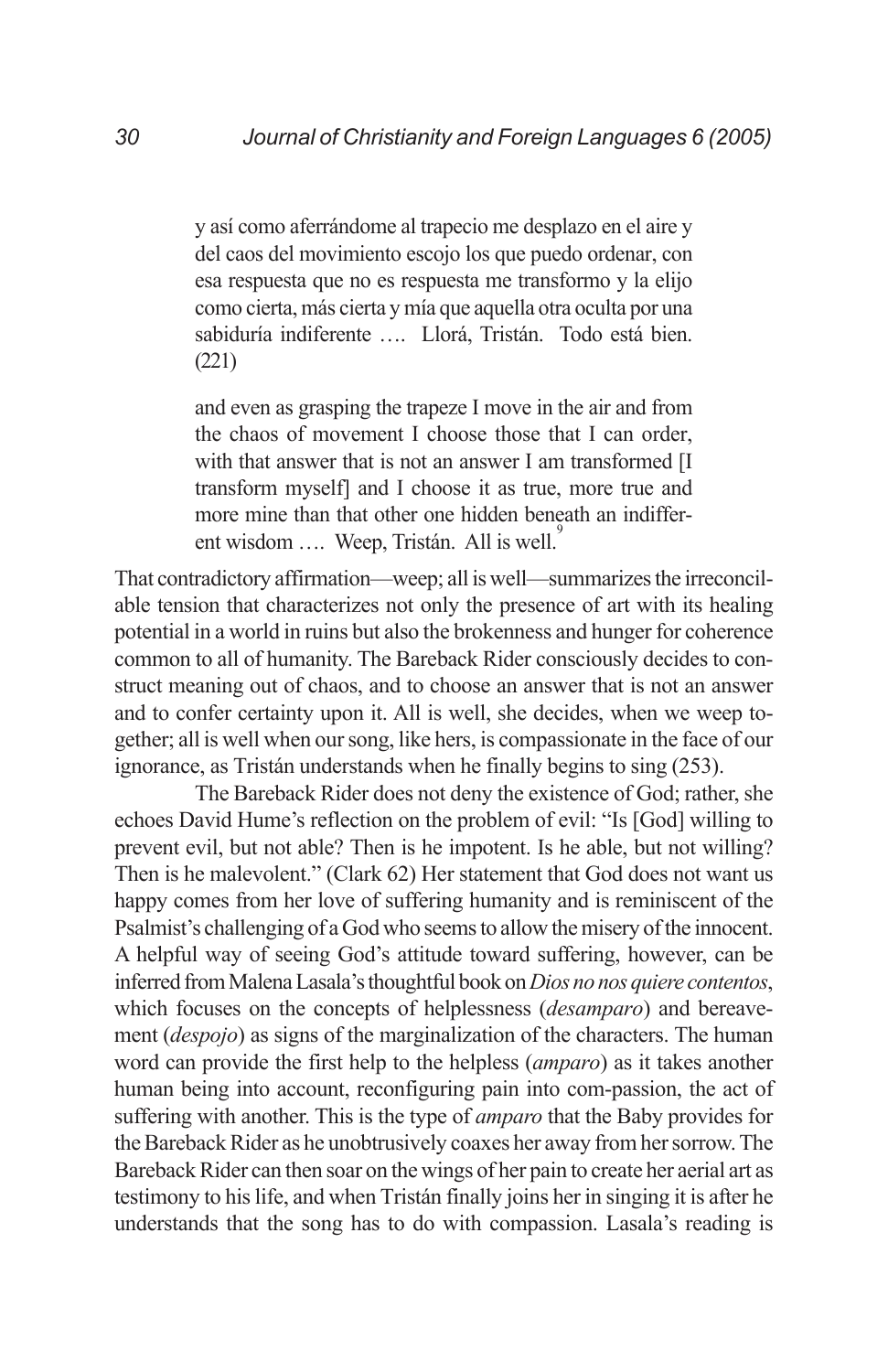reminiscent of, but does not attain, the Christian's awareness that God has conferred meaning on our existence by *his* com-passion, his willingness to suffer with us and for us in the very flesh of Christ.

Mention of Scripture is particularly appropriate here since Biblical references are a pattern in Gambaro's fiction. In *Ganarse la muerte* [To Earn One's Death] she holds up the military regime's protestations of Christianity to the Scriptural yardstick of obedience to God: both the Old and the New Testament judge societies by their treatment of women and children.<sup>10</sup> Thus she exposes the discrepancy between words and deeds in Argentina's "Western Christian" society. In *Nada que ver con otra historia* [Totally Unrelated to Another Story], an old man in the crowd becomes a Christ figure when he interposes himself between the protagonist and the blows of police truncheons. In *Una felicidad con menos pena* [A Happiness With Less Pain], Eustaquio as parodic Christ figure underlines the dead orthodoxy of a bourgeoisie paying lip service to charity yet unwilling in practice to share its abundance with the poor, thus likely to incur condemnation for not providing for "the least of these" as Christ himself requires (Matthew 24:45).

In *Dios no nos quiere contentos*, Gambaro subtly associates victims with righteous Scriptural figures. Tristán recalls Noah as he dreams a flood episode in which he is able to save most of his family in a small rowboat (78-83); the Bareback Rider, like Daniel, is forced by an unjust authority figure to face a lion, which refuses to harm her (115-19).<sup>11</sup> The Bareback Rider compares the accumulation of human sufferings to those of Job (85). The undeserved pain to which these figures are subjected guides the reader toward an attitude analogous to Job's questioning of God in the face of his own suffering. Unlike Job, however, the Bareback Rider does not see God with her own eyes and repent in dust and ashes (Job 21:5-6); rather, she accuses him of hating happiness since it is made in human likeness (250). Upon closer examination this proves to be a double inversion of the creation account, where it is man—both male and female—who is created in God's image. God's pleasure in the goodness of humanity as part of creation (cf. Genesis 1:26, 31) has become here a perceived meanness of spirit on the part of a being incapable of joy and unwilling to allow human beings to experience it.

*Dios no nos quiere contentos* begins to consider a theme more fully developed in its 1994 sequel, *Después del día de fiesta* [After the Feast Day], where Tristán feels unable to accept the existence of an art that does not do away with suffering. For him, art is a response to life and must address it. The beauty of art, symbolized in this novel by the moon on the mountains, seems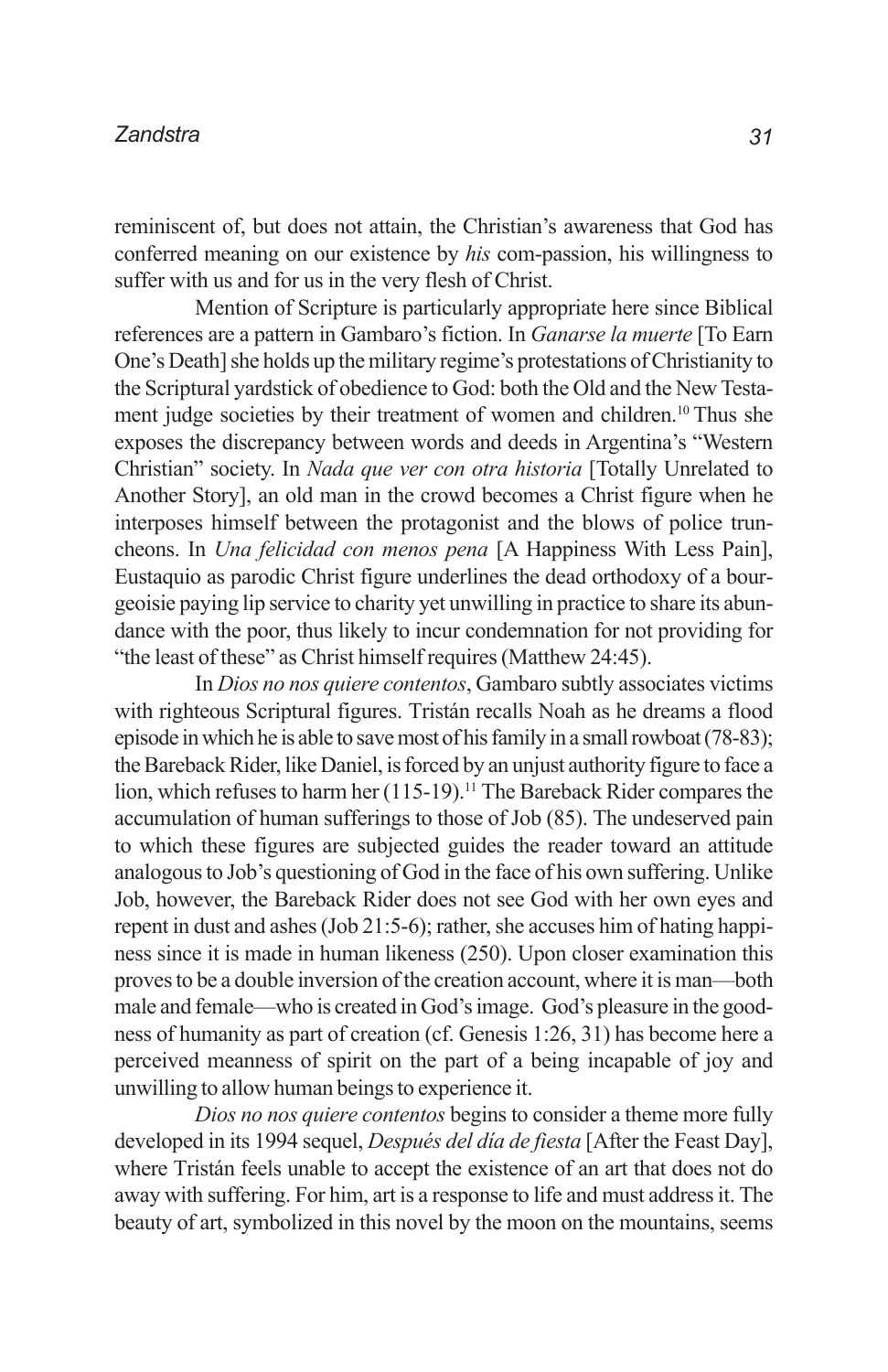to him completely irrelevant when it cannot transform the shantytown in which he lives into a pleasant landscape. Art's inability to change what matters most is thus at the heart of both novels. When the Bareback Rider can tell Tristán to weep, for all is well, she is expressing the same paradox seen in the final scene of the sequel, where Tristán looks beyond his squalid surroundings and sees, impossibly, the mountains. There is no apparent resolution in either novel, merely the acknowledgment that injustice and suffering both inform and contradict the artist, who is both privileged and condemned to respond to them.

Strikingly, the Tristán trilogy's concluding novel, *Promesas y desvaríos* [Promises and Ravings, 2004], has moved beyond art forms, however loosely construed, to the art of loving, accepting, and understanding others, which ties in well with Lasala's reading of *Dios no nos quiere contentos.* In the third novel, Tristán, like the Baby in the first, becomes a nurturing presence and a faithful companion to the suffering. Here, too, God appears to punish rather than reward the good, and Tristán is stabbed to death by a young boy he had taken under his wing.

Where art and pain often intersect, however, is at the point of memory. The memory of concrete bodily suffering in art, exemplified by Gambaro throughout her body of work and also in these novels, may well constitute what Tristán has in mind. The only two places where the Bareback Rider perfects her art are the circus tent and the house of prostitution, which could both be considered emblematic of Argentina under dictatorship. Marital bonds are broken, innocence is lost, and the powerless are abused in the brothel, where cynicism and numbness prevail (106-08). Despotic power murders without accountability and memory is suppressed in the circus. Among the crumbling plaster, in the space where Tristán's innocent dreams were shattered, he remembers his humiliation without pain or perplexity and still allows the Bareback Rider to lift him into the air with her. They reclaim a soiled and crumbling space with their art and redeem a compromised word, *cantar* [to sing], from its weight of complicity. Marguerite Feitlowitz has compiled a list of words like *cantar* whose meaning became compromised through their association with repression, torture, and death, such as *desaparecer* [to disappear], *trasladar* [to transfer], *paquete* [package], *leonera* [lion's cage or den], *capucha* [hood], *submarino* [submarine], and *chupar* [to suck up or vacuum] (51-60). She observes, "As the wise novelist Julio Cortázar said, 'Under authoritarian regimes language is the first system that suffers, that gets degraded.' I have come to believe that, even after the regime has ended, language may be the last system to recover" (61). Although the sinister meaning of "to sing" is not restricted to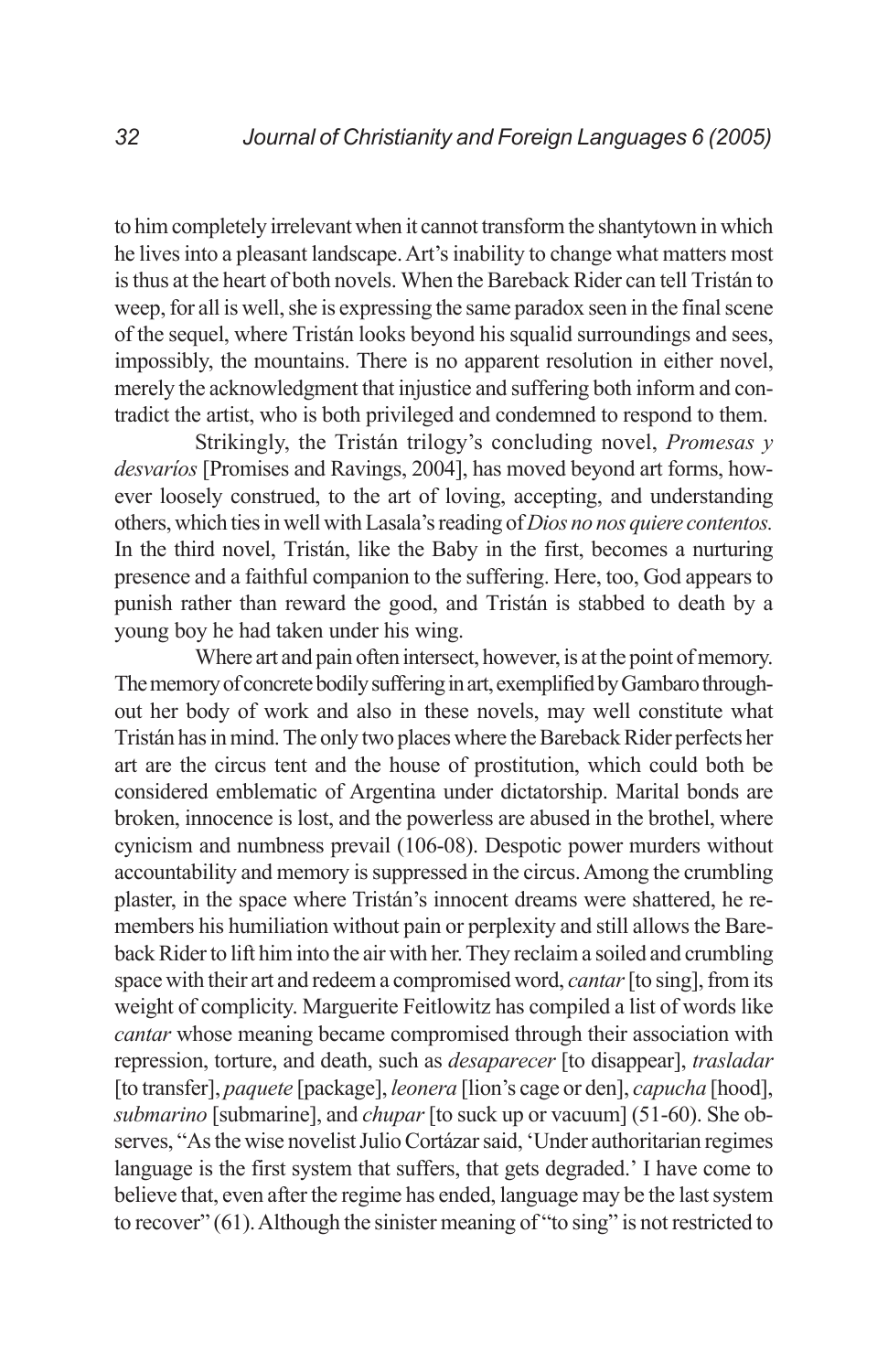Argentina, the theme of the redemption of compromised words in a novel set in the Argentina of the Military Process is particularly relevant. In this regard, Saúl Sosnowski considers semantic restoration a way in which the artist assumes leadership in the reclaiming of values subverted by institutional terrorism (Bergero and Reati 49).

When Tristán begins to sing as he and the Bareback Rider float near the ceiling, a group of children appear in the doorway. One of them has a full head of curls like the Baby, who modeled compassion for both artist figures. Gambaro opens a window of hope by suggesting that although art paradoxically both evokes and is unable to deliver healing for a wounded society, the next generation can provide an audience for broken artists preserving memory and fostering compassion in a space shattered by repression.

### **NOTES**

1 Gambaro has received a National Endowment for the Arts award for *Madrigal en ciudad* (1963), the Emecé Publishers Prize for *El desatino* (1964), honorable mention from Sudamericana Publishers for *Una felicidad con menos pena* (1967), a Guggenheim Fellowship for fiction in 1982, and numerous prizes, including awards from the Municipality of Buenos Aires, *Talía* magazine, *Theatrical Broadcast News*, and the Argentores Prize more than once, for her plays. She has been appointed to juries for drama competitions such as the National Endowment for the Arts prize and has lectured extensively in the United States, Latin America, and Europe (Picón Garfield 55). Her works have been translated into French, German, Czech, Polish, Italian (Betsko and Koenig 184, 197) and English. Gambaro's other narrative works are *Nada que ver con otra historia* (1972), *Ganarse la muerte* (1976), *La cola mágica* (1976), *Dios no nos quiere contentos* (1979), *Lo impenetrable* (1984), *Después del día de fiesta* (1994), *Lo mejor que se tiene* (1998), *El mar que nos trajo* (2001), and *Promesas y desvaríos* (2004); she has also published *Conversaciones con chicos* (1976) and *Escritos inocentes* (1999).

2 All translations in this essay are mine.

3 Ironically, the only thing she can not do is ride bareback: she nearly falls off the horse and grabs its mane, which turns out to be painted straw and comes off in her hands (47). The utter ridiculousness of her nickname is mirrored in other equally inappropriate names: María, who is anything but virginal by the last part of the novel; Tristán, whose song is not like the legendary musician's (see Hortensia Morell's footnote on the name Tristan in "La narrativa de Griselda Gambaro: *Dios no nos quiere contentos*", 483-84); and the Baby, who is more mature than any other character even as a child. This practice of misnaming toys with the reader's expectations of a character which arise from his or her name.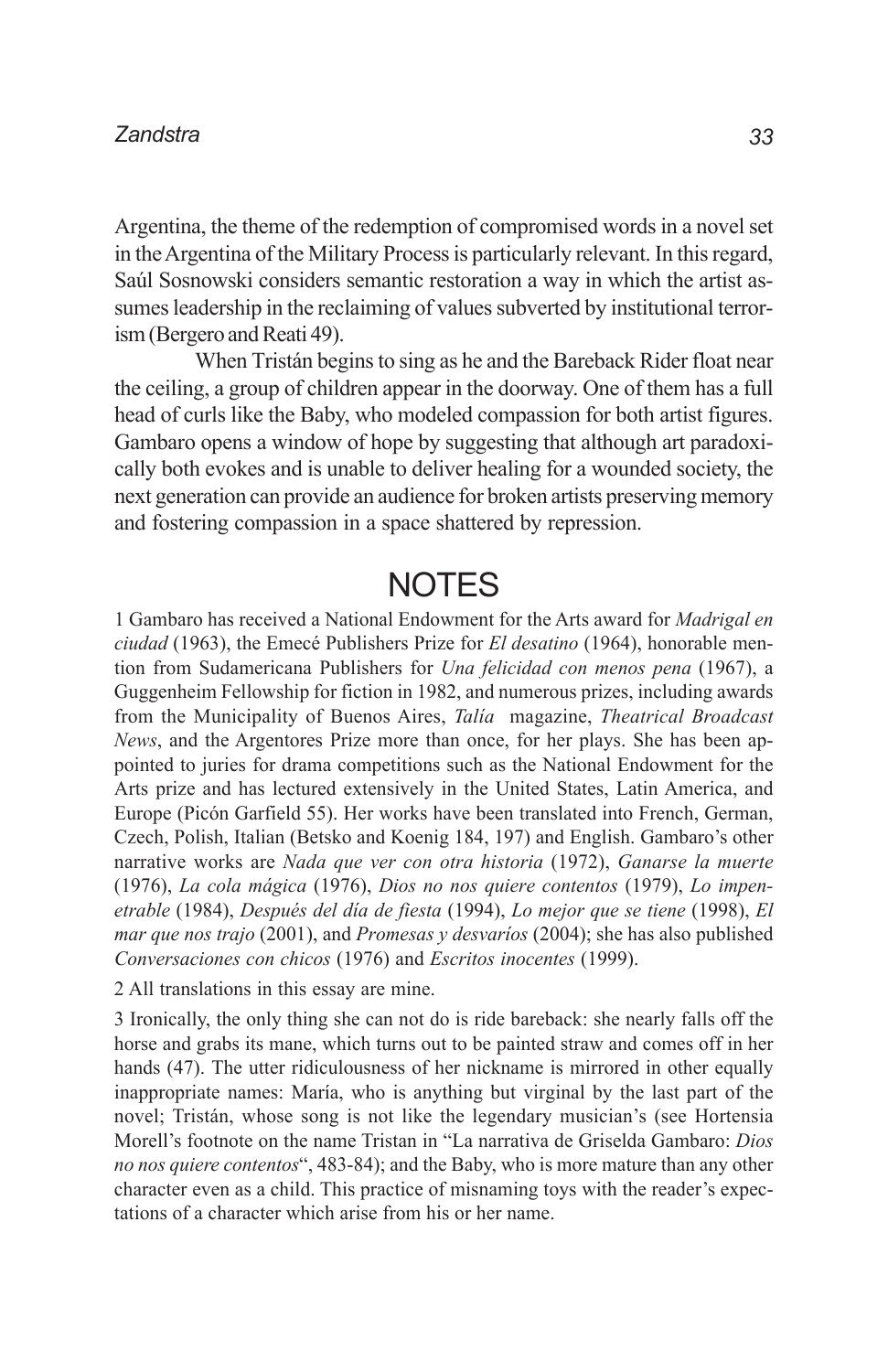4 Feitlowitz details testimony by Adolfo Scilingo regarding death flights where drugged prisoners were dropped from airplanes into the sea (195-97). Hundreds of corpses, often mutilated, were buried in graves labeled "NN" (*non nominatus*, p. 49). In the novel this possibility is suggested by the fact that the truck with the meek woman's body takes a dirt road, the way truckloads of bodies were taken into the country to be buried (198).

5 Duhalde (75) and Feitlowitz (23) both record this phrase, originally coined by Chairman Mao.

6 See *Nunca Más*, 362 ff., on the disappearances of journalists and other writers.

7 Marguerite Feitlowitz in *A Lexicon of Terror* remarks that the victim's horror at and alienation from their own body worked toward preventing consciousness of his or her own humanity as well as of that of the torturers (66).

8 Enrique Giordano sees the space inhabited by the characters in this novel as the space of total exile, due partially to the destabilization of identity. Giordano's study concentrates on Gambaro's transgression of the preestablished codes of conduct for male and female characters (31) and the rupture of human identity in the novel based on the absence or inappropriateness of names and on the absence of feminine mystique, of maternity, and of the traditional male hero. Masculine and feminine subjects do not exist as absolute categories, since the feminine functions as whatever is marginal to the masculine. This leaves the door open to a new way of being, for which he has not yet settled on a term, provisionally accepting *androgyny* as the closest equivalent. ("La trayectoria de los sujetos en *Dios no nos quiere contentos*" 31-41)

9 Morell develops a series of parallels between this novel and Voltaire's *Candide*, with which it shares the theme that all is well (in spite of the sufferings of the protagonist), the use of humor, and many details of the plot such as the sexual corruption of the loved one, the earthquake, the correlation to historical events, Biblical parody, and the redeeming value of work (490-92).

10 See Exodus 22:22, Isaiah 1:15-17, Deuteronomy 10:18, Psalms 68:5 and 146:9, and James 1:27. In this novel the protagonist, Cledy, is an abused orphan who eventually loses her husband.

11 This particular image is simultaneously reminiscent of Argentina under dictatorship since illegal detainees, including those innocent of political wrongdoing, were usually "softened up" upon incarceration by blows and electric prodding in what was called the *leonera* [lion's den or cage] (Feitlowitz 56).

## **BIBLIOGRAPHY**

Adams, James Luther and Wilson Yates. *The Grotesque in Art and Literature: Theological Reflections*. Grand Rapids: Eerdmans, 1997.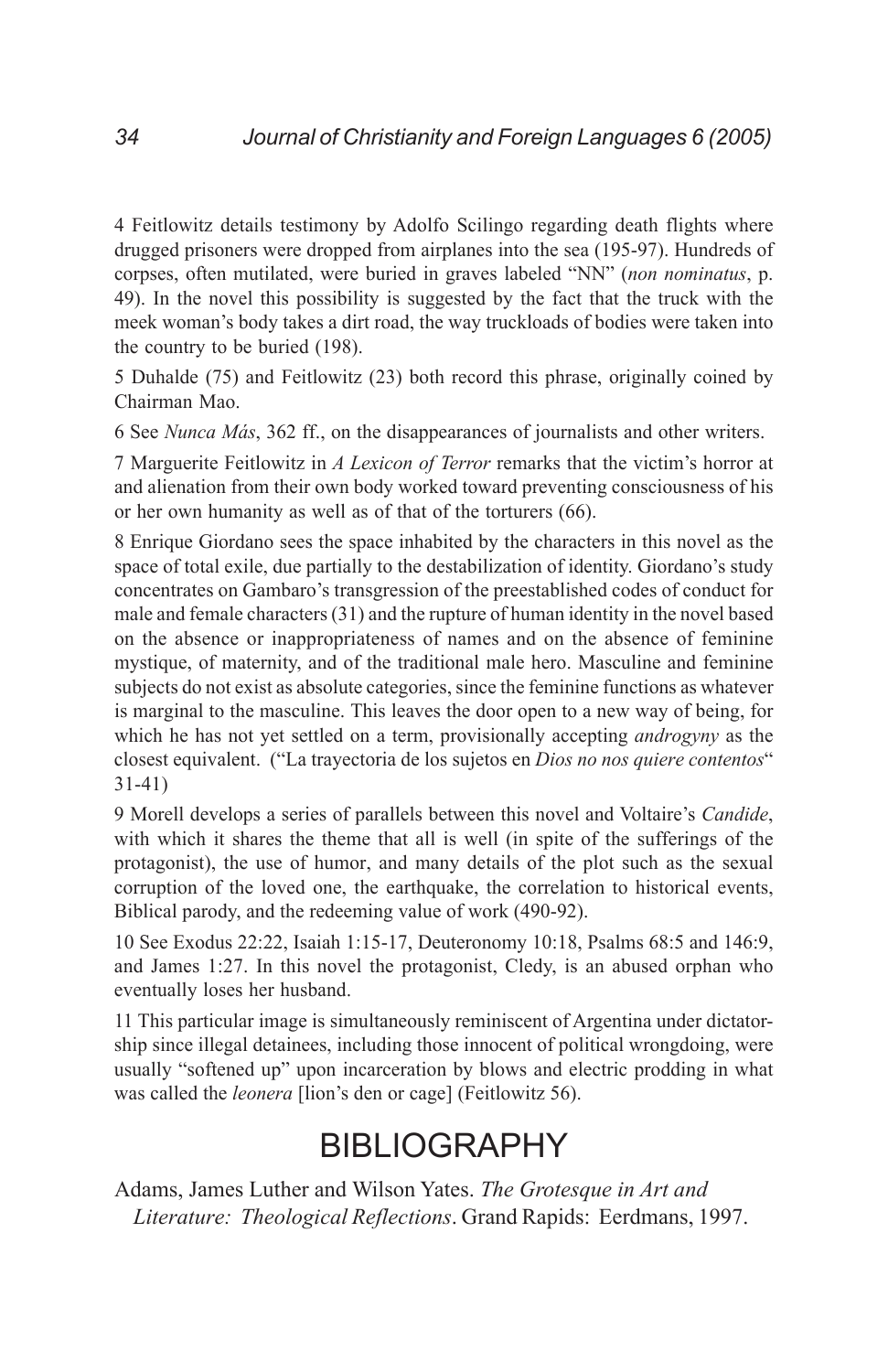- Bakhtin, Mikhail. *Rabelais and His World*. Trans. Hélène Iswolsky. Bloomington: Indiana UP, 1984.
- Balderston, Daniel, David William Foster, Tulio Halperin-Donghi, Francine Masiello, Marta Morello-Frosch, and Beatriz Sarlo. *Ficción y política: La narrativa argentina durante el proceso militar.* Buenos Aires: Alianza Editorial, 1987.
- Bergero, Adriana and Fernando Reati, eds. *Memoria colectiva y políticas de olvido: Argentina y Uruguay, 1970-1990*. Rosario: Beatriz Viterbo, 1997.
- Clark, Kelly James. *Return to Reason: A Critique of Enlightenment Evidentialism and a Defense of Reason and Belief in God.*Grand Rapids: Eerdmans, 1990.
- Duhalde, Eduardo Luis. *El estado terrorista argentino*. Buenos Aires: El Caballito, 1983.
- Evans, C. Stephen. *Faith Beyond Reason: A Kierkegaardian Account.* Grand Rapids: Eerdmans, 1998.
- Feitlowitz, Marguerite. *A Lexicon of Terror: Argentina and the Legacies of Torture*. New York: Oxford UP, 1998.
- Gambaro, Griselda. *Después del día de fiesta*. Buenos Aires: Espasa Calpe Argentina/Seix Barral, 1994.
- —. *Dios no nos quiere contentos*. Barcelona: Lumen, 1979.
- —. *Promesas y desvaríos*. Buenos Aires: Norma, 2004.
- Giordano, Enrique. "La trayectoria de los sujetos en *Dios no nos quiere contentos* de Griselda Gambaro." *Alba de América* 1991: 31-40.
- Grüner, Eduardo. *El sitio de la mirada: Secretos de la imagen y silencios del arte*. Buenos Aires: Norma, 2001.
- Harpham, Geoffrey Galt. *On the Grotesque: Strategies of Contradiction in Art and Literature*. Princeton: Princeton UP, 1982.
- Kaiser-Lenoir, Claudia. *El grotesco criollo: Estilo teatral de una ép*oca. Havana: Casa de las Américas, 1977.
- Lasala, Malena. *Entre el desamparo y la esperanza: Una traducción filosófica de la estética de Griselda Gambaro*. Buenos Aires: Biblos, 1992.
- Magnarelli, Sharon. "Griselda Gambaro habla de su obra más reciente y la